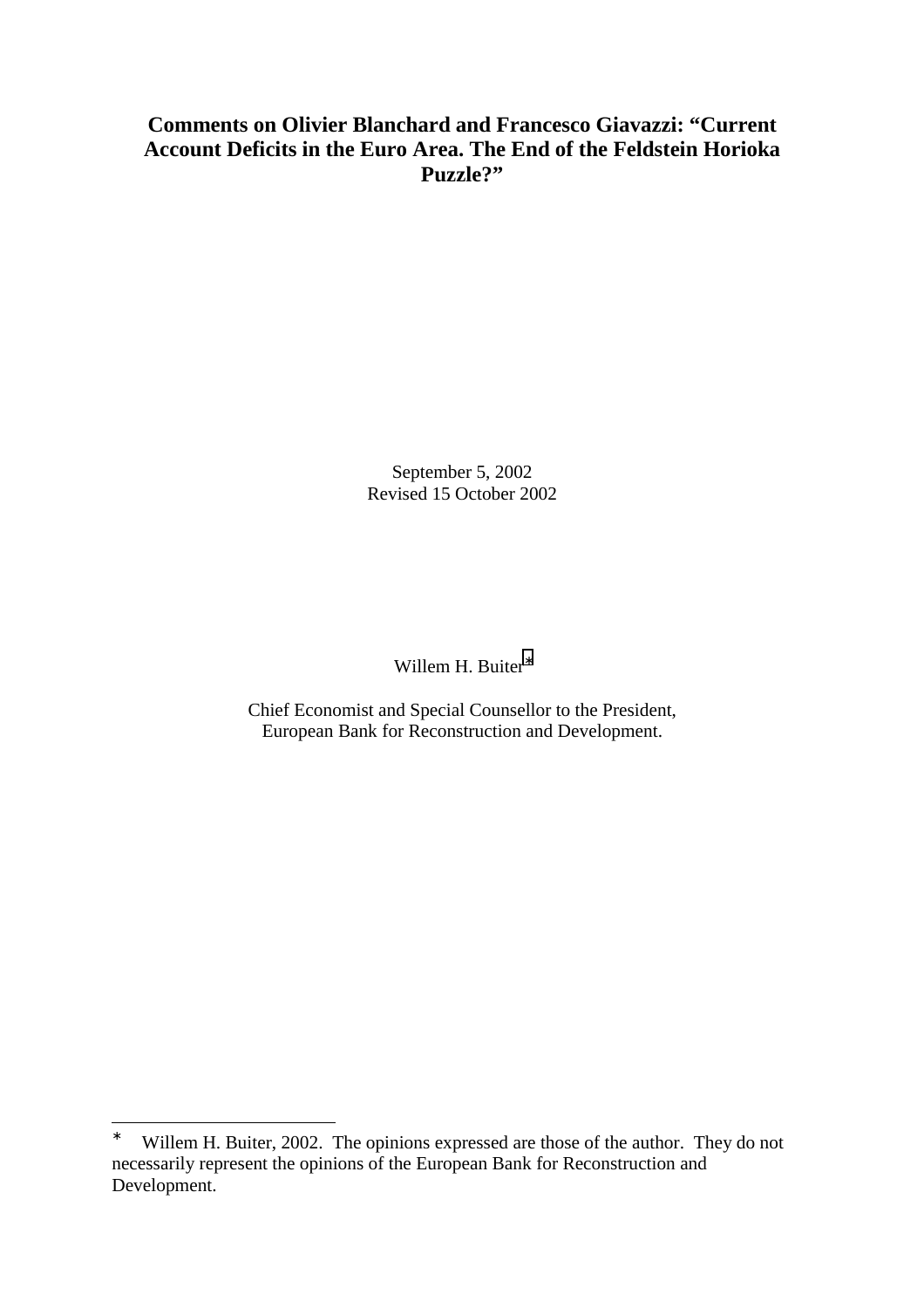### **Introduction**

This paper addresses two distinct issues. The first concerns the current account behaviour of a country which undergoes greater international financial and real trade integration while, starting from a low level of per capita productivity and income, it is catching up with or converging to, the superior productivity levels of its main trading partners. The paper argues that both theoretical considerations and empirical observation (mainly based on the experience of countries that have joined or are about to join the European Union and the Economic and Monetary Union) support the view that convergence plus greater international integration mean larger current account deficits.

This issue is of particular interest to me because of my recent work in and on the Central and East European candidate countries for EU accession. These ten countries moved very swiftly from a state of almost perfect financial and trade autarky vis-a-vis the market economies outside the Soviet block to one of a high degree of international financial integration and trade integration with the West. They also started from low levels of per capita income and productivity. We do indeed see in quite a few of these countries, especially in the Baltic states, large and persistent current account imbalances that fit the 'catch-up, integration and current account' or CICA story quite well.

Second, the paper argues that as financial and trade integration proceed among a group of countries, we should see a greater 'uncoupling' of national saving and domestic capital formation. The Feldstein-Horioka puzzle becomes less puzzling. This applies also to countries at comparable levels of development and per capita income.

My comments will deal only with the CICA nexus. Unlike the Feldstein-Horiaka 'puzzle', the CICA nexus has important policy implications, relating to the assessment of sustainable current account imbalances. As regards Feldstein-Horioka, I will only state the

1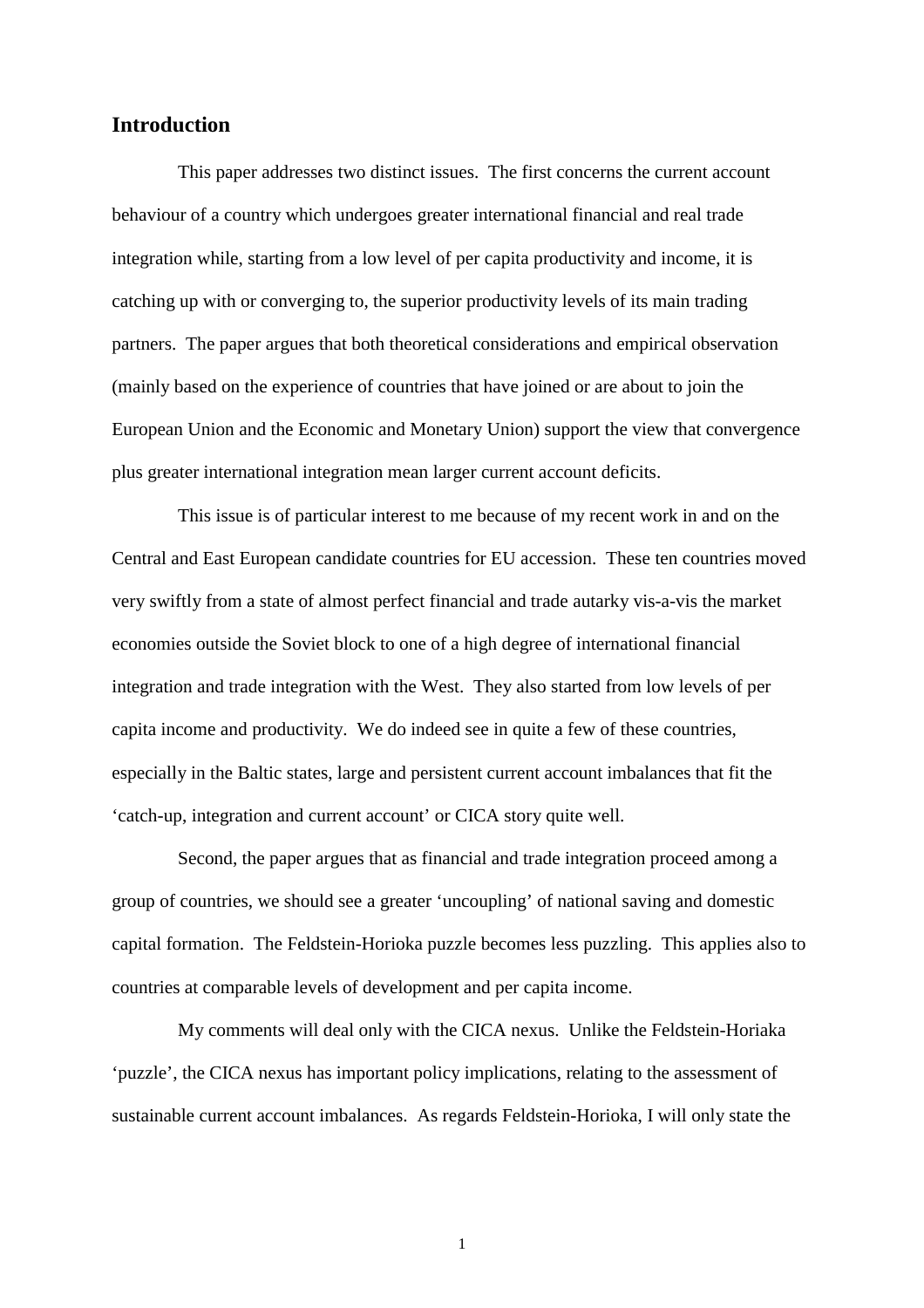<span id="page-2-0"></span>view that running regressions of the investment rate,  $\frac{t}{r}$ *t*  $\frac{I_t}{Y_t}$ , on the saving rate,  $\frac{S_t}{Y_t}$  $\frac{S_t}{Y_t}$ , is one of the more pointless exercises in open economy macroeconometrics, even when it includes timevarying parameters. There must be 50 ways to account for changes in the contemporaneous correlation between saving and investment. No matter what pattern one finds in the data, the questions "and?" and "so what?" are unavoidable. For instance, a country could have a perfect positive correlation between saving and investment while running a persistent current account deficit of 25 percent of GDP. And? So what? Below we show that in the authors' model, perfect international financial integration will, produce a current account balance that is always zero. Of course the current account is also always zero if there is no international financial integration at all.

#### **Catch-up, integration and the current account**

There is rather little by way of explicit theoretical underpinnings to constrain the estimating equations that are taken to the data. Part of what little there is, does not get used in the specification of the estimating equations. Formally, only household saving is modelled, and the current account surplus as a fraction of national income is the same as the household saving rate. Household saving is driven by the gap between current income and the present value of future income (or between current income and permanent income). Because the logarithmic utility function used by the authors has exactly offsetting income and substitution effects, a lower interest rate reduces saving only through a 'valuation effect': a lower discount rate increases the present value of future income, if future income is positive.

Formally, period 1 consumption by residents of country *k* is given by

$$
C_1^k = \frac{1}{2} W_1^k, \qquad k = 1, ..., N
$$
 (1)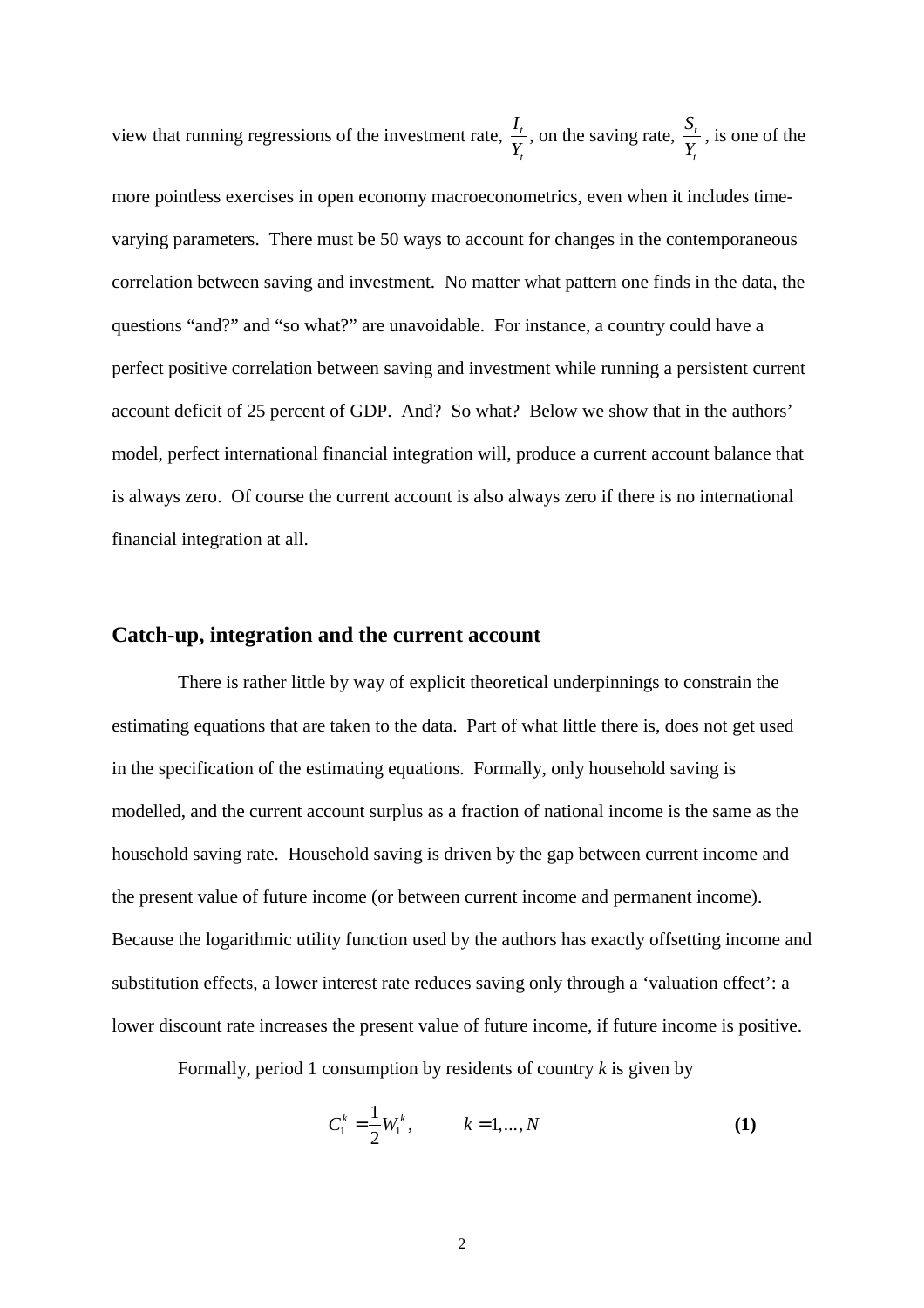<span id="page-3-0"></span>where  $W_i^k$  is the period 1 present value of household lifetime resources in country  $k$ .<sup>*1*</sup> Let  $Y_{j,k}$ ,  $j = 1,2$ ;  $k = 1,..., N$  be the period *j* endowment of country *k* (country *k*'s GDP) and  $P_{j,k}$ its price in terms of the composite consumption good. With a completely non-diversified portfolio of real assets – the only case considered by B&G – only residents of country *k* can possess title to country *k*'s endowment stream. The present value of household lifetime resources in country *k* is given by

$$
W_1^k \equiv P_{1,k} Y_{1,k} + [R(1+x)]^{-1} P_{2,k} Y_{2,k}
$$
 (2)

Equations [\(1\)](#page-2-0) and (2) and the general equilibrium solutions for  $P_{j,k}$ ,  $j = 1,2$  and *R* imply that country *k*'s current account surplus as a fraction of national income in period 1 is given by the last expression on the RHS of equation (3).

$$
ca_1^k = \frac{1}{2} \left[ 1 - \frac{P_{2,k} Y_{2,k}}{R(1+x)P_{1,k} Y_{1,k}} \right] = \frac{1}{2} \left[ 1 - \left( \frac{1}{1+x} \right) \left( \frac{1+g}{1+g^*} \right)^{\frac{\sigma-1}{\sigma}} \right]
$$
(3)

A higher level of output in the rest of the world relative to that in country *k* improves country *k*'s terms of trade (raises the relative price of country k's output). Increased trade integration is modelled as an increase in  $\sigma$ , the (absolute value) of the price elasticity of demand for country k's output , assumed to exceed *1*. It is clear that (1) a higher domestic growth rate relative to the foreign growth rate, (2) a smaller wedge, *x*, (the authors' metric for deviations from full financial integration) and (3) a higher  $\sigma$ , (the authors' metric for the degree of international trade integration), all are associated with a smaller current account surplus or a larger deficit. These results are, however, not robust to a relaxation of the assumption of a unit elasticity of intertemporal substitution. A sufficiently low intertemporal

 $\overline{a}$ 

 $1$  If the period felicity function were of the constant elasticity of intertemporal substitution type, the period 1 consumption function would be  $C_1^k = \frac{1}{1 + [(1 + x)R]^{\mu-1}} W_1$  $1 + [(1 + x)]$  $C_1^k = \frac{1}{1 + [(1 + x)R]^{\mu-1}} W_1^k$ , where  $\mu > 0$  is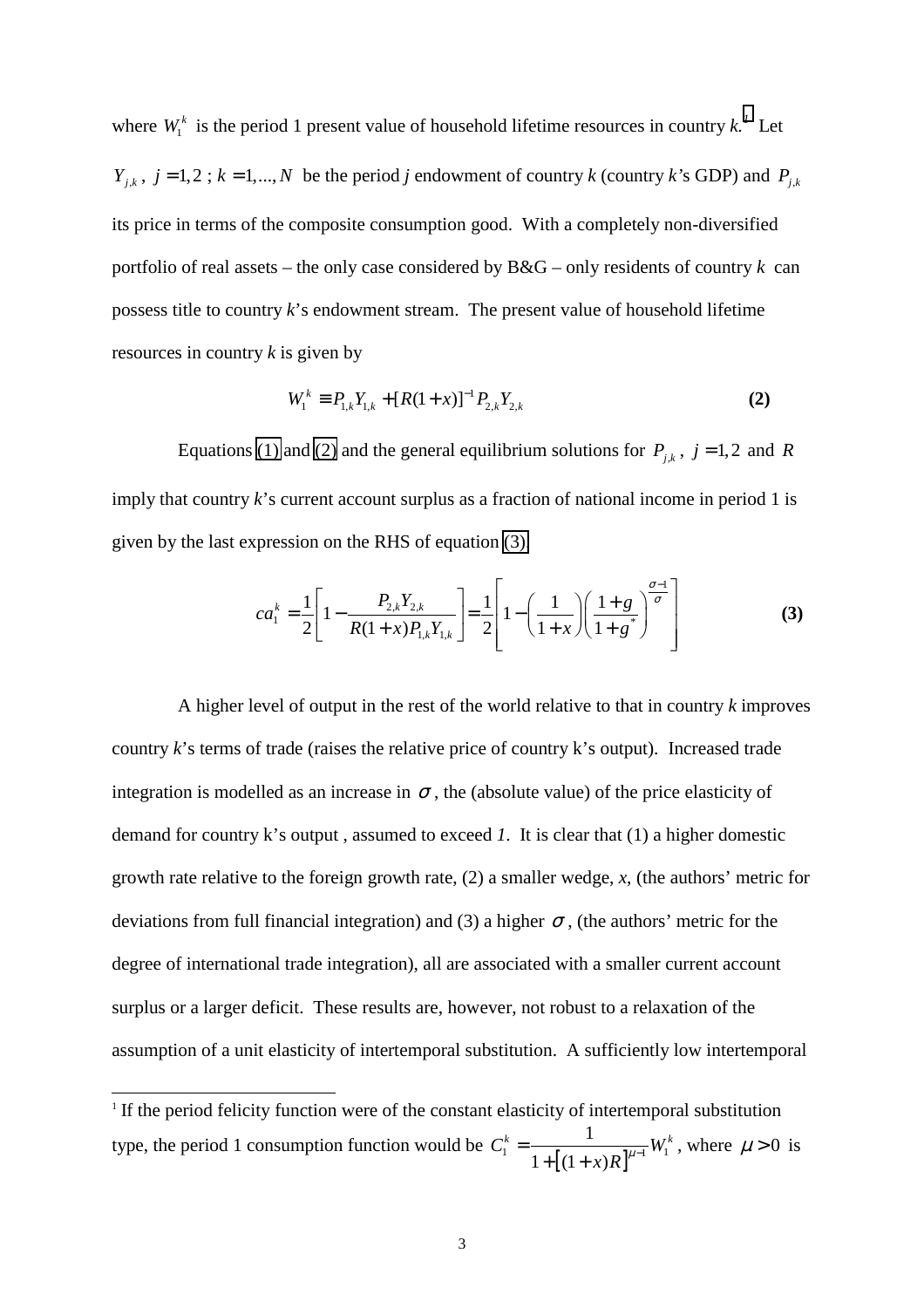elasticity of substitution could dominate the valuation effect of changes in the wedge, and a lower wedge could be associated with a smaller current account deficit.<sup>2</sup>

If we add investment to the model, a reduction in the wedge is likely to raise investment in most conventional models of investment. If low per capita output is due to a shortage of capital, and if the marginal productivity of capital decreases with the capitallabour and capital-output ratios, we would expect to see a higher rate of investment in poorer countries. Under these conditions, investment therefore reinforces the effect of reductions in *x* and greater trade integration on the current account operating through the saving channel.

The authors argue, correctly, that EU membership has made for greater trade and financial integration. For late-joining EU members that started off at a much lower level of output per capita than the existing EU average, such as Portugal, Greece and especially Ireland, we would expect high catch-up growth. EMU membership further reduces the wedge and increases the substitutability between domestic and foreign goods. All these factors make for larger current account deficits. In addition, increased international financial integration was accompanied by domestic financial liberalisation. This too may reduce private saving.

The issue has important policy implications. If we can quantify the magnitude of the equilibrium (and optimal) current account deficits that countries in the process of real convergence can be expected to run, domestic and international policy makers will gain important guidance about when actual current account deficits become excessive or even

the elasticity of intertemporal substitution.

 $\overline{a}$ 

 $2 \text{ In the constant elasticity of intertemporal substitution case, the current account surplus}$ 

would be given by 
$$
ca_1^k = \left(\frac{1}{1 + (1 + x)^{(\mu-1)}(1 + g^*)^{\left(\frac{\mu-1}{\mu}\right)}}\right)\left[1 - \left(\frac{1}{1 + x}\right)\left(\frac{1 + g}{(1 + g^*)^{\left(\frac{\sigma - \mu}{\sigma - 1}\right)\frac{1}{\mu}}}\right)\right]
$$
. If the

intertemporal elasticity of substitution,  $\mu$ , is sufficiently below 1, a lower value of the wedge, *x*, would raise household saving and increase the current account surplus.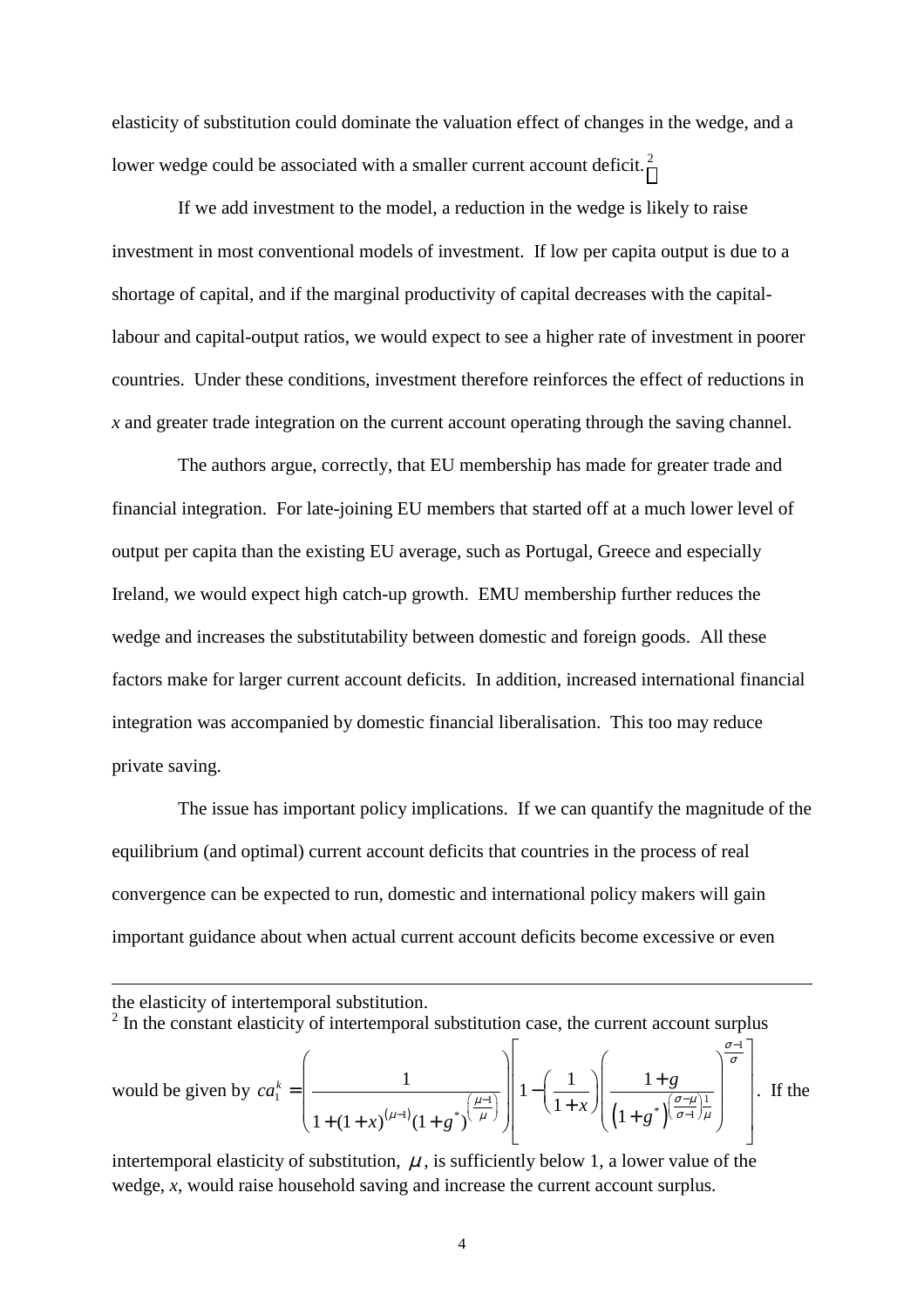unsustainable. Those would be very useful benchmarks, for instance, for the eight EU accession candidates from Central and Eastern Europe. Such quantitative benchmarks were not part of this paper, however.

## **Financial integration: beyond the x-factor**

The authors adopt a narrow perspective on international financial integration. Formally, greater international financial integration is captured exclusively by a reduction in the wedge between the domestic and the foreign interest rate: it reduces the rate of return to saving and the cost of capital. In is true that, in the EU and a-fortiori in EMU, risk-free nominal rates have converged. However, modelling financial integration as a reduction in *x* has two weaknesses.

First, while greater financial integration may well reduce the cost of capital for domestic investors (enterprises) in countries that are catching up, it is not at all obvious that it would also reduce the (risk-adjusted) expected rate of return available to domestic savers. Lack of international financial integration tends to go together with domestic financial underdevelopment and financial repression, including large spreads between domestic borrowing and lending rates. These spreads reflect domestic monopoly power, risk that cannot be diversified effectively within the domestic economy, and high intermediation costs resulting from suboptimal scale, organisational slack and *X*-inefficiency (not *x*-inefficiency !) in domestic financial institutions and markets. It is quite possible that financial integration would raise the risk-adjusted real rate of return to domestic savers, at the same time that it reduces the cost of capital for enterprises engaged in domestic capital formation. In the B&G model, private saving would increase as a result of greater international financial integration.

It would not have been difficult to address directly what are *empirical* issues about (1) movements over time in rates of return to saving and in the cost of capital and (2) the

5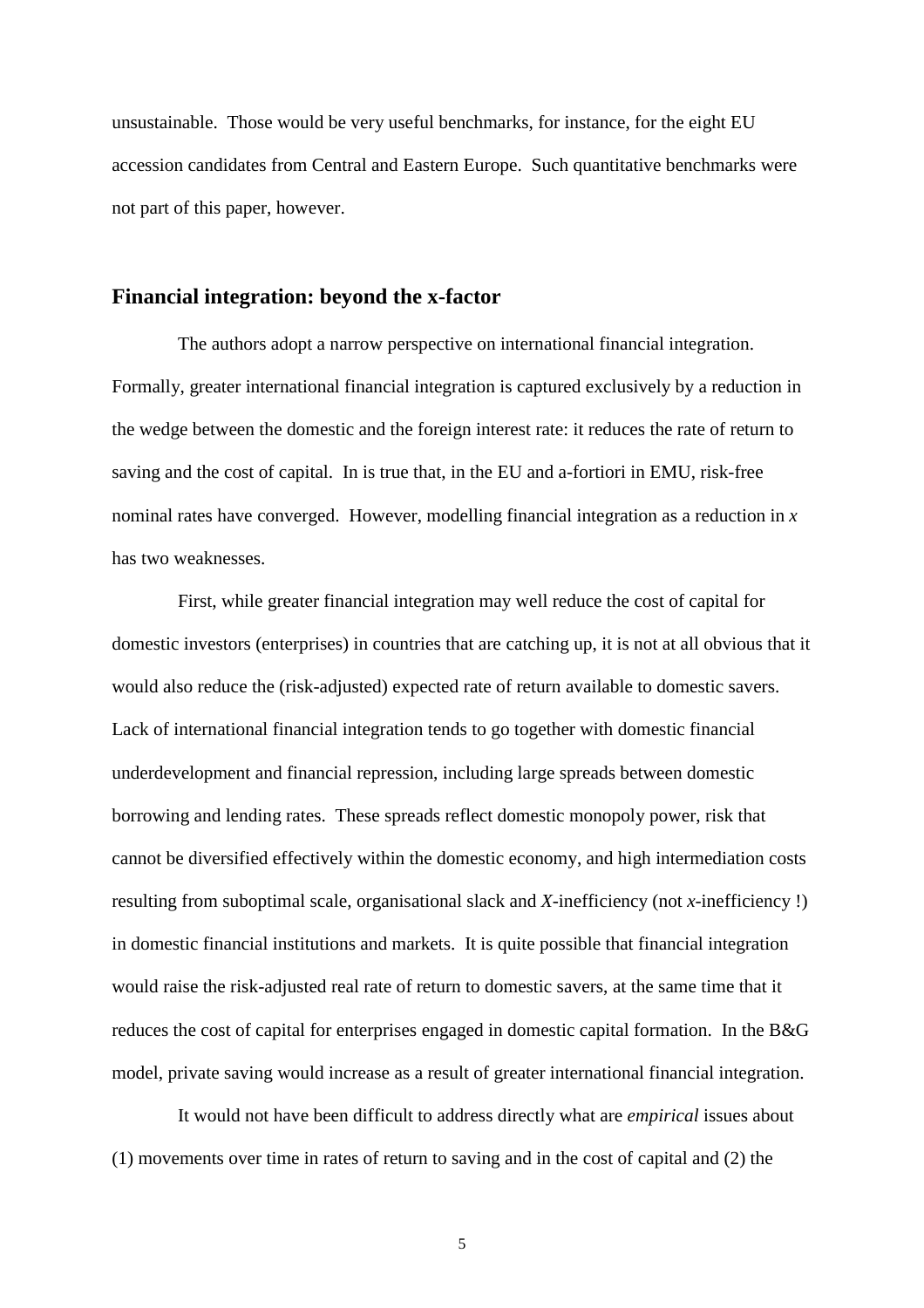interest-sensitivity of private saving and investment in countries engaged in catch-up. It is unclear why the authors did not do so and instead opted to bundle untested hypotheses about these two issues and many other issues into the composite hypothesis that is ultimately taken to the data. $3$ 

Second, international financial integration is not just about more efficient intertemporal trade. It also permits more effective international risk sharing. It might appear that including enhanced diversification among the benefits of financial integration would strengthen the negative effect on private saving of greater financial integration. If the private sector is not only risk-averse but also cautious or prudent, there will be a precautionary saving motive. Enhanced international risk sharing will then cause household saving to decline (see e.g. Kimball [1990] and Parker and Preston [2002]).<sup>4</sup>

However, more advantageous intertemporal trade and precautionary saving do not exhaust the list of possible effects of financial integration on private saving behaviour. Full financial integration would allow national consumers to diversity their portfolios, including their ownership claims on real resources, such as the national endowment streams (*equity*). In the B&G model, each country is specialised in the production of a single good *and* the residents of a country own, in addition to the internationally traded risk-free financial asset, only their own country's endowment stream. This is an extreme form of home bias in the equity portfolio. In a risky world the risk-averse residents of a nation would not to put all their equity eggs into one basket. If all equity were traded, there would exist a 'pooling equilibrium' (as in Lucas [1982]) in which each country's residents would own a share of the world portfolio. If each nation's consumers hold the world portfolio, then, in the formal

 $\frac{3}{3}$  For household saving to tell us all we need to know about private saving, we must be in a Modigliani-Miller world where the corporation is but a veil. For private saving to tell us all we need to know about national saving, we must be in world with debt-neutrality or Ricardian equivalence, where government borrowing is but a veil.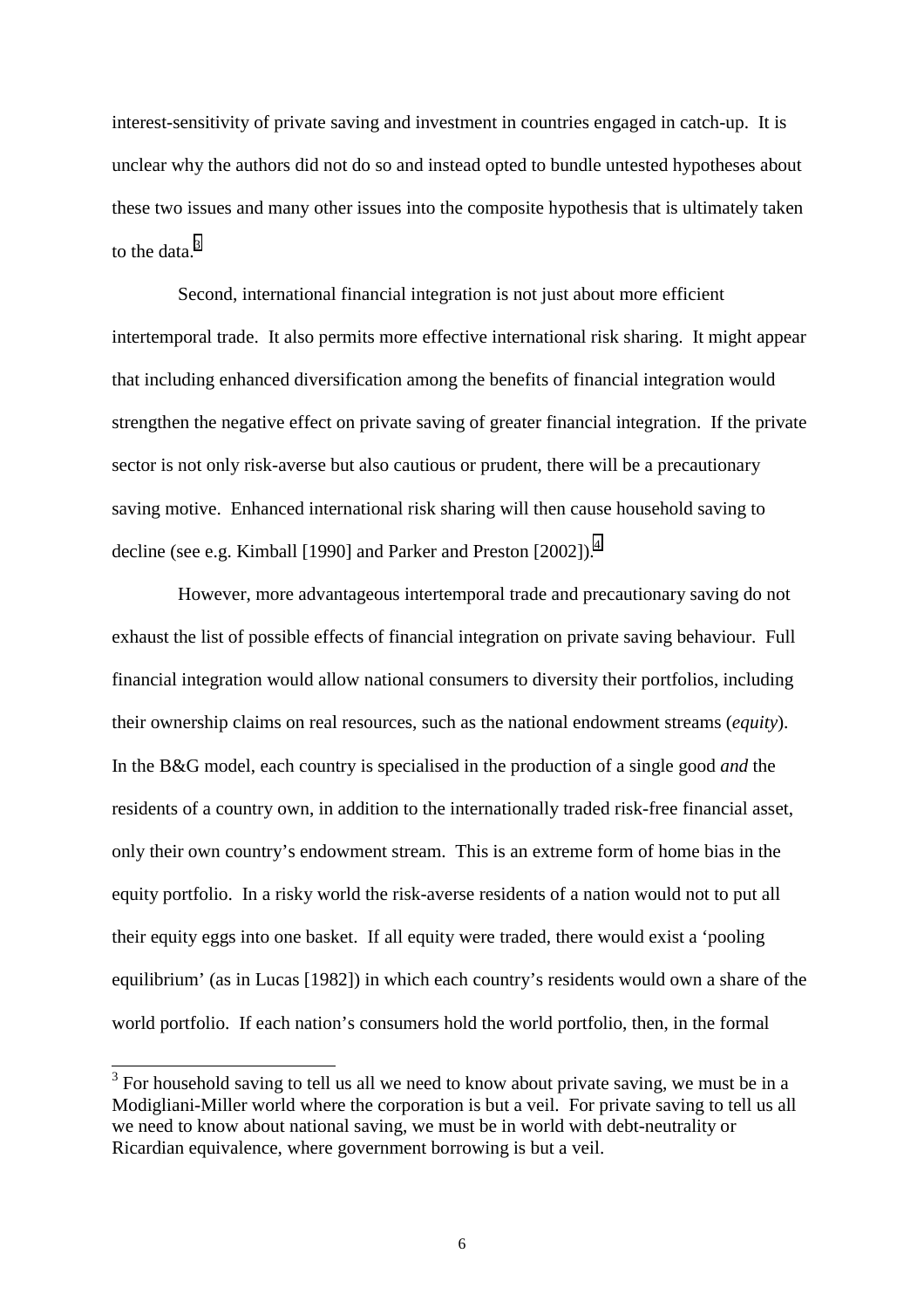model considered in the paper, differences in growth rates between domestic outputs would not differentially impact the consumers of different nations. Differential growth rates of national outputs, changes in  $\sigma$  or any other shock would not differentially impact the consumers in different nations and there would be no effect on the current account. Thus, the achievement of full international financial integration (including unrestricted international risk sharing could) break any link among national growth rates and national saving rates. The CICA nexus vanishes. This is easily demonstrated formally.

The shares of country *j'*s endowment in periods *1* and 2 owned by residents of country *k* are denoted  $\alpha_{k,j}$  respectively  $\beta_{k,j}$ . If completely unrestricted international portfolio diversification were possible, the present value of life-time resources of country *k*'s households would be:

$$
W_k^1 = \sum_{j=1}^N \left( \alpha_{k,j} P_{1,j} Y_{1,j} + \frac{\beta_{k,j} P_{2,j} Y_{2,j}}{R(1+x)} \right)
$$
(4)

The extreme home bias case considered by B&G given in [\(2\)](#page-3-0) corresponds to  $\alpha_{k,k} = \beta_{k,k} = 1$  and  $\alpha_{k,j} = \beta_{k,j} = 0, k \neq j$ .

*National* income for country *k* in period *1* is  $\sum \alpha_{k,j} P_{1,j} Y_{1,j}$ 1 *N*  $k, j$   $\blacksquare$  1,  $j$   $\blacksquare$  1,  $j$ *j*  $\alpha_{k}$   $_iP_{1}$   $_iY$ =  $\sum_{k} \alpha_{k,j} P_{1,j} Y_{1,j}$  . *Domestic* income for

country *k* in period 1 is  $P_{1k}Y_{1k}$ . The current account surplus of country *k*, as a fraction of national income is given by

$$
ca_{1}^{k} \equiv \frac{\sum_{j=1}^{N} \alpha_{k,j} P_{1,j} Y_{1,j} - C_{1}^{k}}{\sum_{j=1}^{N} \alpha_{k,j} P_{1,j} Y_{1,j}} = \frac{1}{2} \left( 1 - \frac{\sum_{j=1}^{N} \beta_{k,j} P_{2,j} Y_{2,j}}{R(1+x) \sum_{j=1}^{N} \alpha_{k,j} P_{1,j} Y_{1,j}} \right)
$$
(5)

Consider the special, limited case of international portfolio diversification where the representative consumer in country *k* holds a constant fraction of the world portfolio, that is,

 <sup>4</sup> The logarithmic utility function in the authors' example exhibits caution, as the third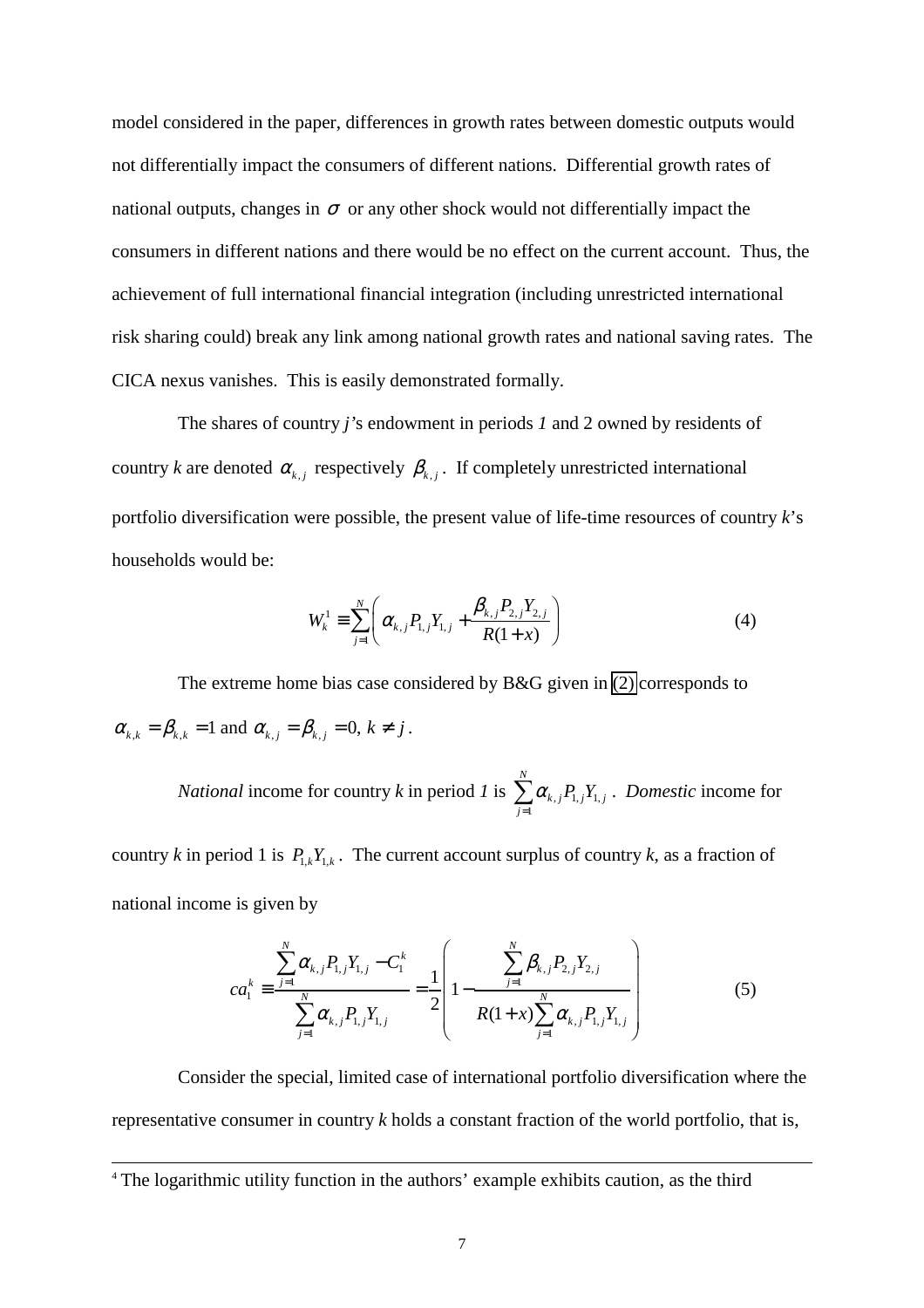she owns claims to a common, constant fraction of each country's endowment in both periods:  $\alpha_{k,i} = \beta_{k,i} = \alpha_k > 0$ . The current account balance of country *k* in period 1 then becomes

$$
ca_{1}^{k} = \frac{1}{2} \left( 1 - \frac{\sum_{j=1}^{N} P_{2,j} Y_{2,j}}{R(1+x) \sum_{j=1}^{N} P_{1,j} Y_{1,j}} \right)
$$
(6)

Note that,  $2, j$ <sup>1</sup> $2,$  $1 \quad -1 \quad s^*$  $1, j$ <sup>1</sup>1, 1 1 *N*  $j^{\prime\prime}$  2,  $j$ *j N*  $j$ <sup> $\blacksquare$ </sup> 1, *j j*  $P_{2}$ <sub>*i</sub>Y*</sub> *g P Y*  $\frac{1}{N}$  = 1 + =  $\sum\limits_{ }^{n}$  $\sum$ the growth factor of world real output (measured in units of the

composite consumption good). The global capital market equilibrium gives us  $R = 1 + g^*$ . Country *k'*s current account balance is therefore given by:

$$
ca_1^k = \frac{1}{2} \left( 1 - \frac{1}{1+x} \right) \tag{7}
$$

The interest rate 'wedge', *x,* experienced by country *k,* was tagged onto the Fischer and Frenkel [1974] model by B&G in an *ad-hoc* manner that did not address general equilibrium considerations. There is no counterpart anywhere else in the world economy to country *k'*s *x* . It is not clear whether *x* represents a real resource cost to the world economy as a whole or a transfer from borrowers to lenders, or who bears any real resource cost or receives the transfer. We are not given enough information to determine whether the way in which *x* is added to the Fischer-Frenkel model represents a proper or improper use of the 'small country' assumption. With  $x = 0$ , country *k*'s current account surplus for the stock market economy is given by the following transparent (and testable) expression:

$$
ca_1^k = 0 \tag{8}
$$

derivative of the period felicity function is positive.

 $\overline{\phantom{a}}$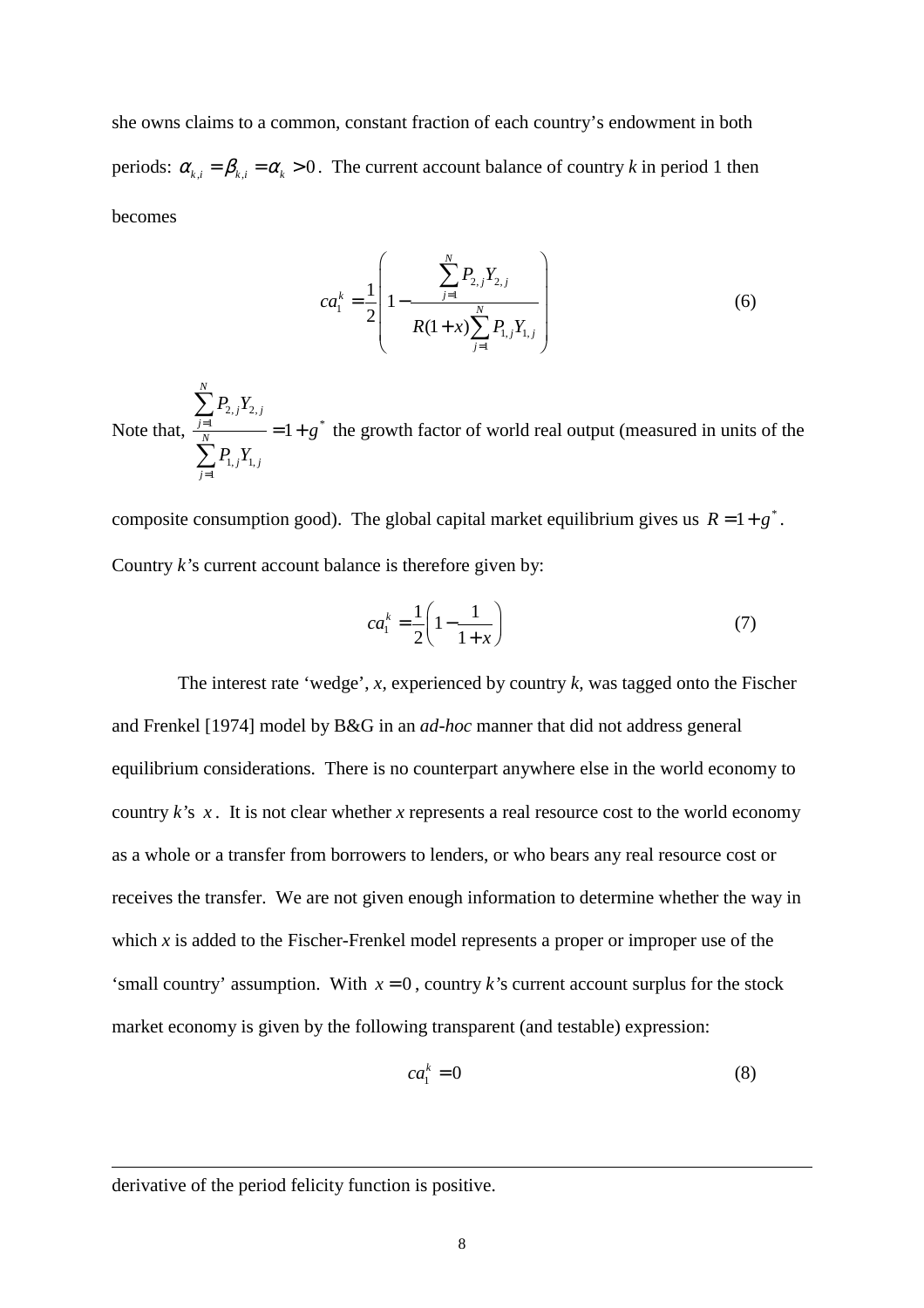<span id="page-9-0"></span>I recognise that for a perfectly pooled risk-sharing equilibrium to exist, all assets would have to be traded, including human capital. In practice we continue to observe a marked, albeit slowly diminishing home bias in most countries as regards the ownership of stocks and shares (see e.g. Obstfeld and Rogoff [2000]). Human capital cannot be traded, for legal reasons, either within countries or across national boundaries.<sup>5</sup> We are a long way from a global pooling equilibrium.

Nevertheless, the extent of international risk sharing is increasing steadily. For the ten countries scheduled to become members of the European Union in 2004, the opportunity for their pension funds to access the EU wide financial markets represents a big step from financial autarky to international risk sharing.

The implications of increasing financial integration are clearly not exhausted by a consideration of what happens to *x.* Greater financial integration would also have to include a move from a situation where  $\alpha_{k,k} = \beta_{k,k} = 1$  and  $\alpha_{k,j} = \beta_{k,j} = 0$ ,  $k \neq j$  to one where  $\alpha_{k,k}, \beta_{k,k} < 1$  and  $\alpha_{k,i}, \beta_{k,i} > 0$ , for at least some  $k \neq j$ .

### **The Empirics of the CICA hypothesis**

The main empirically estimated relationship differs in important ways from equations (2) or (3), unless a number of auxiliary and untested (but testable) conditions are met.

$$
ca_t^k = a_t + b_t \left( \frac{Y_{kt} / N_{kt}}{Y_{*t} / N_{*t}} \right) + X_{kt} \beta + \varepsilon_{kt}
$$
 (9)

<sup>&</sup>lt;sup>5</sup><br><sup>5</sup> Private investors could trade synthetic (contingent) claims whose payoffs could replicate those of GDP or of labour income (see e.g. Shiller and Schneider [1998] and Shiller and Athanasoulis [2000]).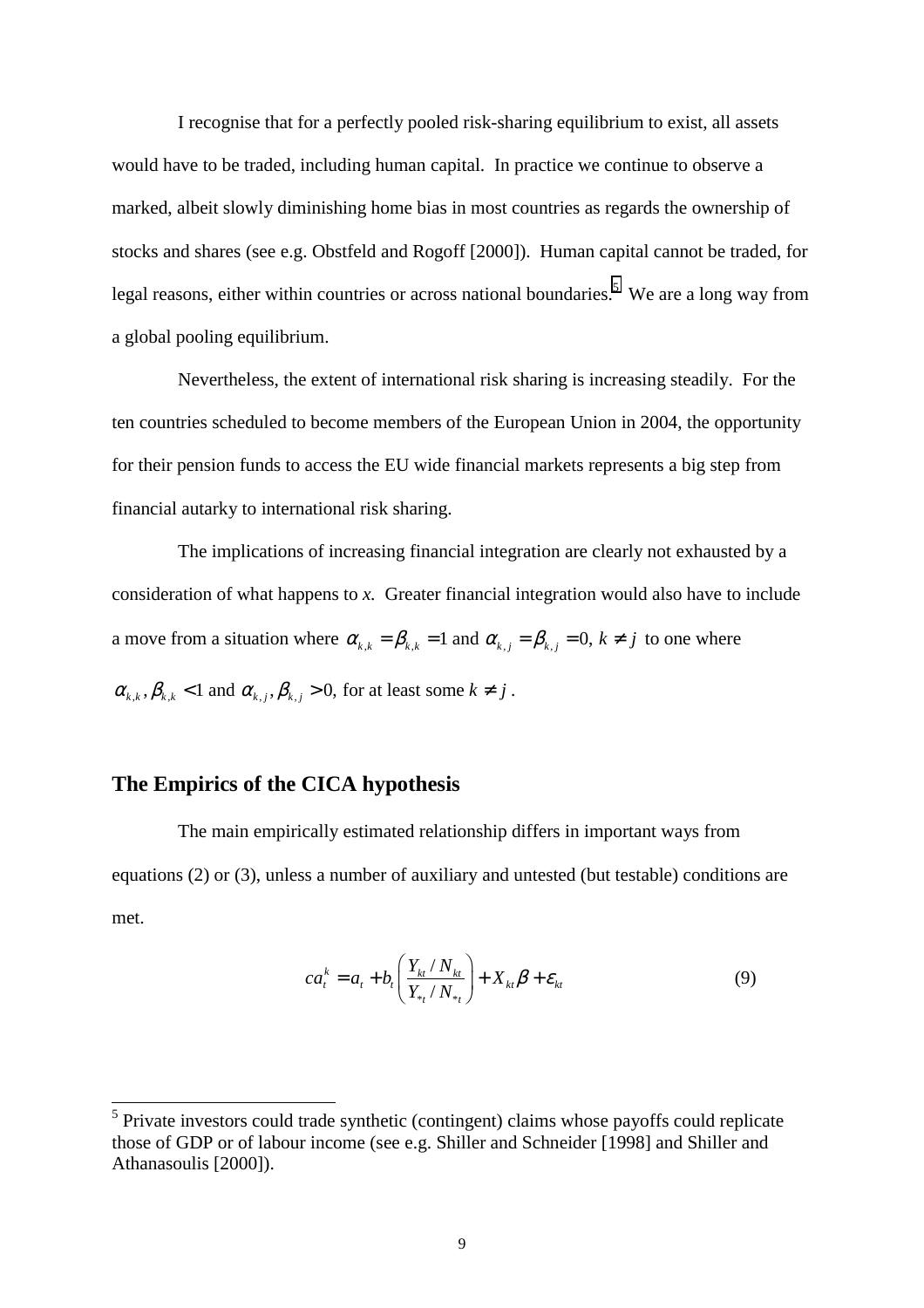The model of household saving used by the authors suggests a specification of the estimating equation that includes as regressors either the world real interest rate, the wedge and the gap between current (per capita) income and permanent income in country *k* , or the wedge and the gaps between current income and permanent income in country *k* and in its trading partners. Of these we find back only country *k*'s current per capita income relative to average capita income in its trading partners. It is unlikely that the omitted variables (either the world real rate of interest, the wedge and (a proxy for) permanent income in country *k,* or the wedge and the gap between permanent income in country *k* and average permanent income in the trading partners) are orthogonal to the included regressors. The resulting estimates are therefore likely to be both biased and inconsistent. Capturing the missing variables by the initial net foreign asset position of a country requires too many further untested hypothesis to be maintained to be helpful.

It is especially troubling that the authors decided to *maintain* the assumption of convergence of country  $k$ 's productivity level towards that of its trading partners.<sup>6</sup> Convergence could and should have been tested for the countries in the sample using the available output per capita data. The evidence reported in the '(conditional) convergence' literature on convergence within the group of OECD (or EU, or EMU countries) is mixed at best (see Quah [1993a,b], Durlauf [1996] and Durlauf and Quah [1999]). One could very easily reject equation [\(9\)](#page-9-0) even though the model of saving (and investment) of the authors is correct. One could accept equation [\(9\)](#page-9-0) while the authors' assumptions about saving and investment behaviour are incorrect. While recognising that any statistical test is subject to type I and type II errors, I would still insist on warning against type III errors – not being sure as to exactly what is being tested, because there are just too many jointly maintained hypotheses. Because the mapping from the theoretical model to the estimating equation is

10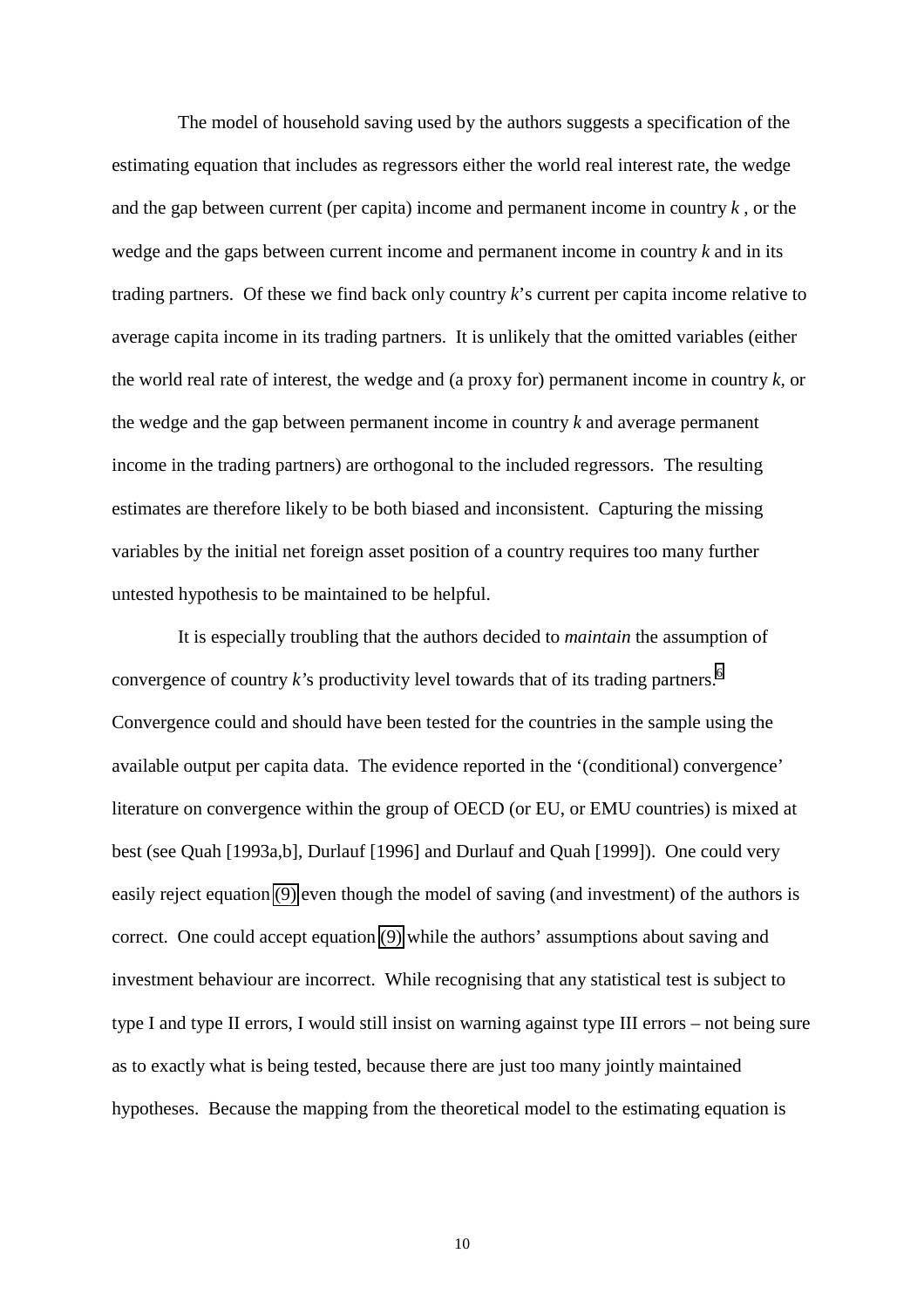tenuous at best, we end up none the wiser about the validity of the authors' key hypothesis, that financial and trade liberalisation imply larger current account deficits for converging countries, and that EU accession and EMU membership are examples of this mechanism at work. I believe they are correct, but this paper does not contain any robust evidence. The more detailed narratives of the Greek and Portuguese experience since their EU accession fits the CICA mechanism. Ireland provides an emphatic rejection. Further work, bringing theory and empirics closer together, is required.

 $\overline{\phantom{a}}$ 

<sup>&</sup>lt;sup>6</sup> The growth rate of output (in country *k*) is included among the additional regressors  $X_{kt}$ , but it is given a cyclical rather than a longer-term catch-up or convergence interpretation.